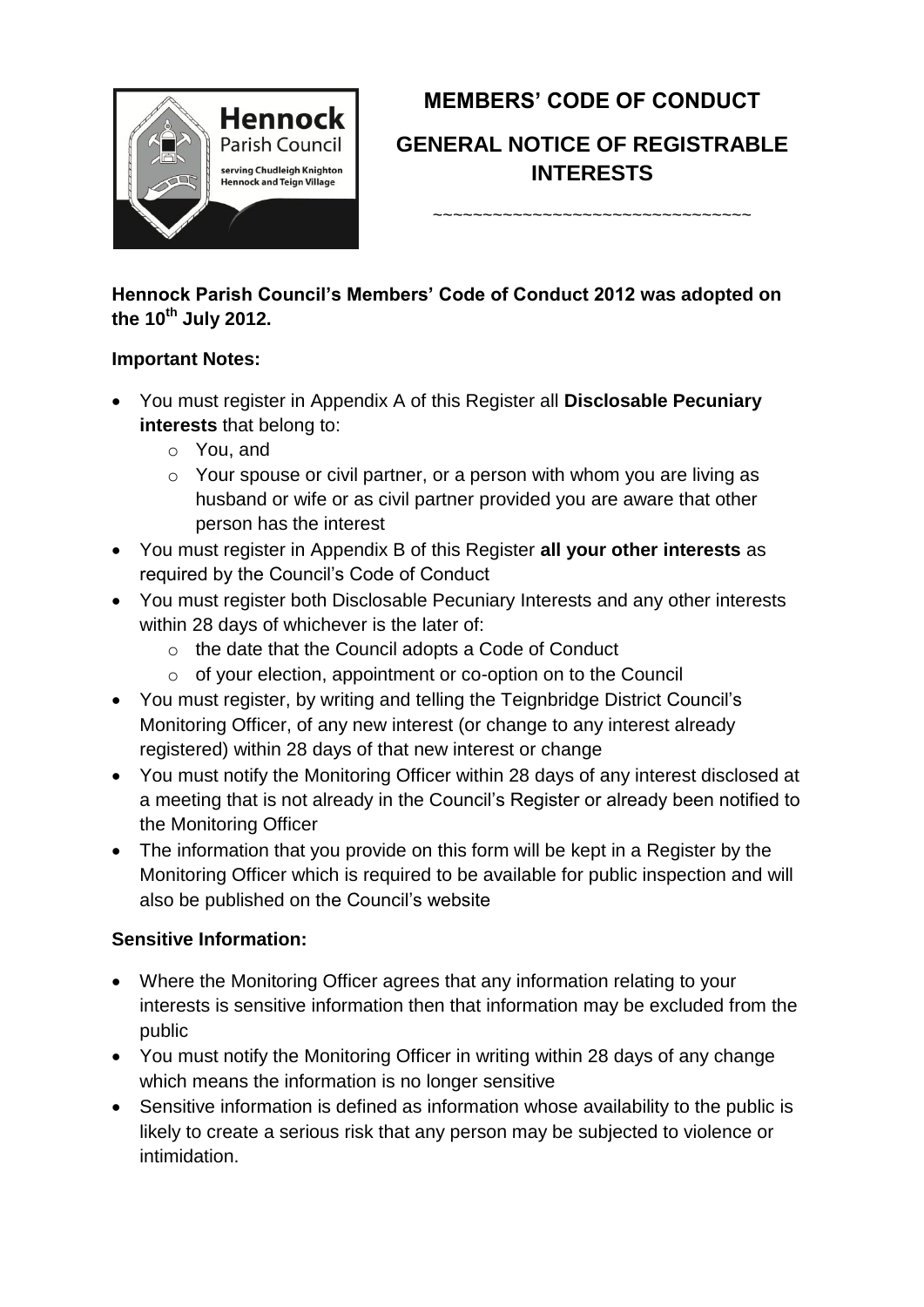# **Notice of Interests**

**I,** 

### **(***insert your full name***) being a Member/Co-opted Member of Hennock Parish Council,**

**Give Notice** below of those interests which I am required to declare under

- The Relevant Authorities (Disclosable Pecuniary Interests) Regulations 2012 (The DPI regulations) and
- Hennock Parish Council's Code of Conduct:

I understand that in so doing I must also declare any Disclosable Pecuniary Interest of my **spouse or civil partner or of any person with whom I am living as a husband or wife or as civil partner if I am aware that the other person has the interest**.

**Note**: Interests declared in paragraphs 1 to 6 (Appendix A) are the Disclosable Pecuniary Interests referred to in the DPI Regulations and Appendix A of the Code of Conduct, and interests declared under paragraphs 7 to 8 (Appendix B) are those referred to in Appendix B of the Code of Conduct

# **Appendix A DISCLOSABLE PECUNIARY INTERESTS**

### **1. Employment, Office, Trade, Profession or Vocation**

**Please give details of every employment, office, trade, profession or vocation carried on for profit or gain (i.e. profit, salary or benefit in kind) including a short description of the activity e.g. 'Accountant' or 'Farmer'.** 

Description of employment, office, trade, profession or vocation

### **2. Sponsorship**

**Please give details of any person or body (other than the Hennock Parish Council) who has made any payment or provision of any other financial benefit to you in respect of any expenses you have incurred in carrying out your duties as a Parish Councillor or towards your**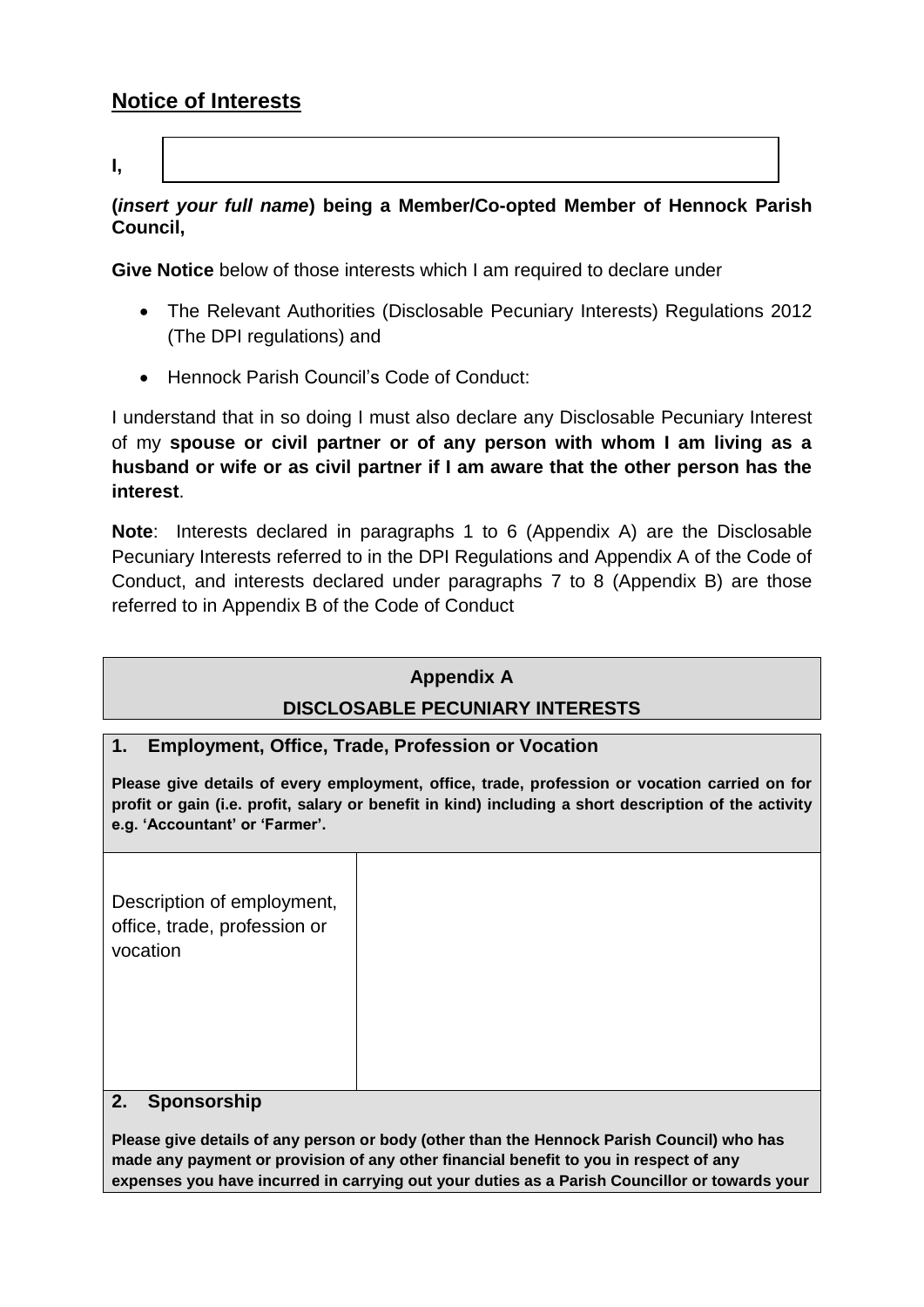**election expenses. This includes any payment or financial benefit from a trade union within the meaning of the Trade Union and Labour Relations (Consolidation) Act 1992**

#### **3. Contracts: for Goods, Works or Services with the Council**

**Please give details of any contracts made between you (or a body in which you have a beneficial interest) and Hennock Parish Council (a) under which goods or services are to be provided or works are to be executed; and (b) which has not been fully discharged.** 

#### **4. Land**

**Please give the address or other description (sufficient to identify the location) of any land or property in the Parish Council's area in which you (alone or jointly with others) have a beneficial interest, indicating whether you are the owner, lessee or tenant, including land in**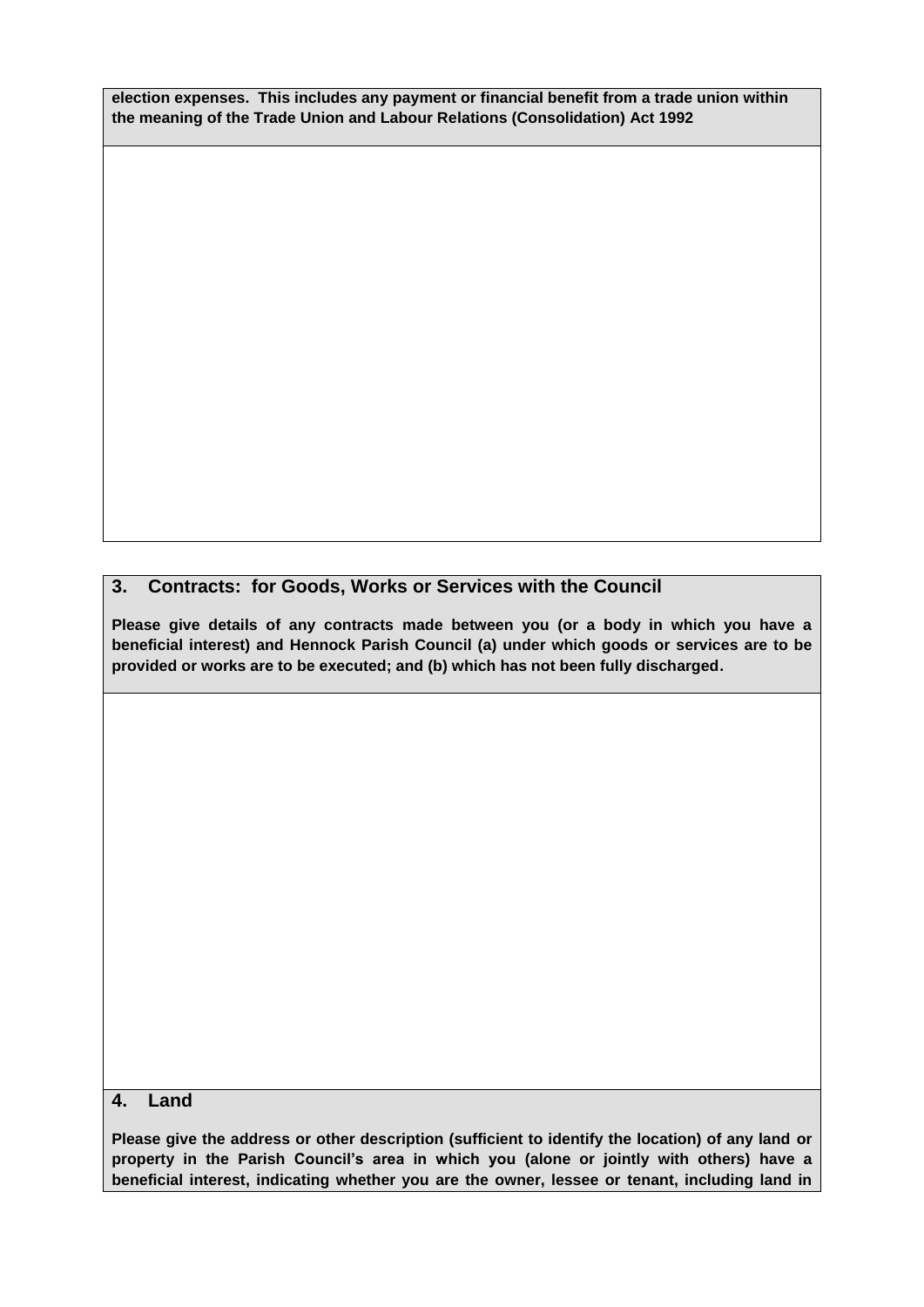**which you may have a licence, alone or with others, to occupy for a period of one month or longer.** 

**You must include the land and house you live in and for example an allotment you rent or use.**

#### **5. Corporate Tenancies: Land leased from Hennock Parish Council**

**Please give the address or other description (sufficient to identify the location) of any tenancy where (to your knowledge) (a) the landlord is Hennock Parish Council; and (b) the tenant is a body in which you have a beneficial interest.** 

#### **6. Securities: Interests in Companies**

**Please give details of any beneficial interest in securities of a body where (a) that body (to your knowledge) has a place of business or land in the Parish Council's area and (b) either (i) the total nominal value of the securities exceeds £25,000 or one hundredth of the total issued share capital of that body or (ii) if the share capital of that body is of more than one class, the**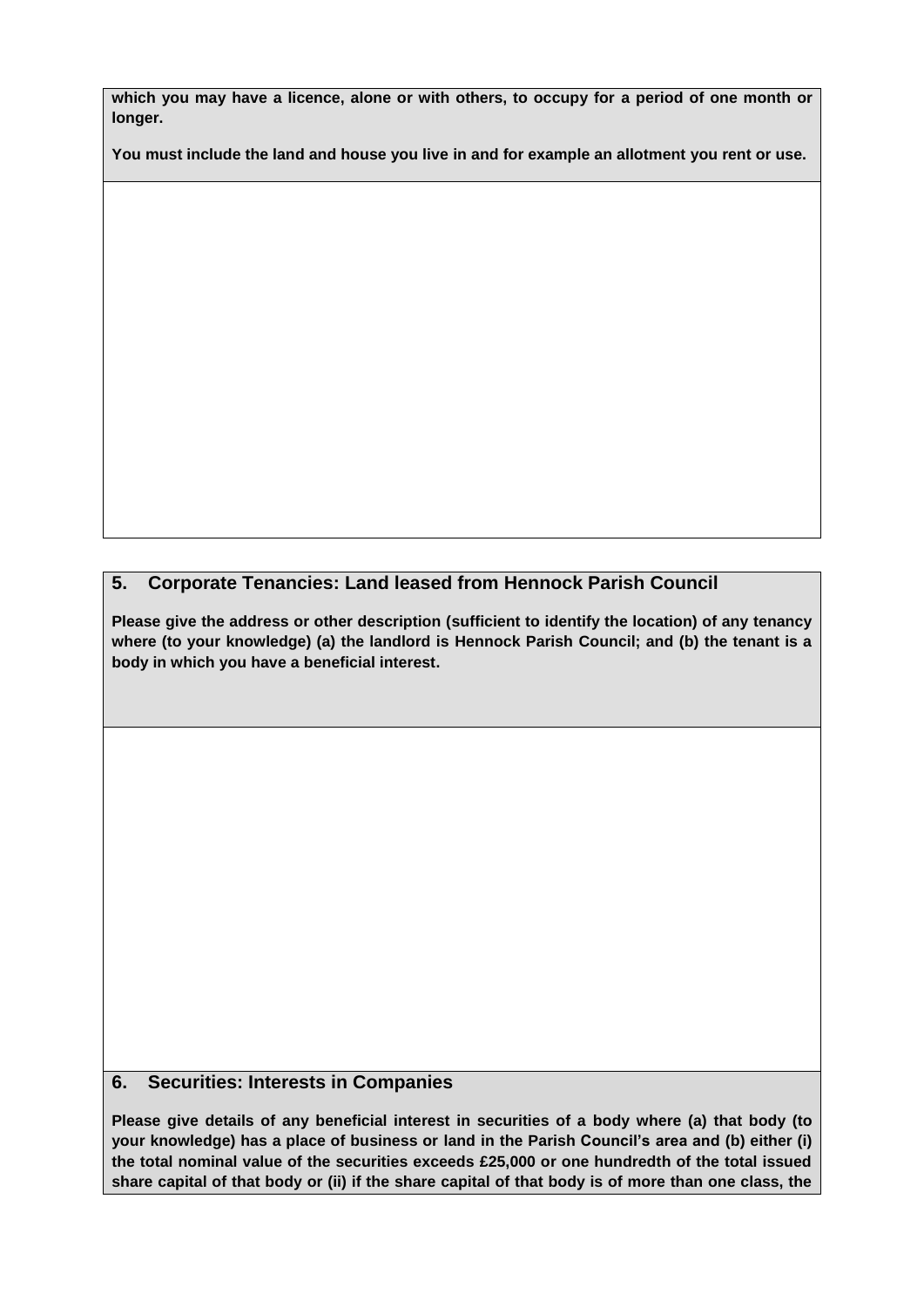**total nominal value of the shares of any one class in which you have a beneficial interest exceeds one hundredth of the total issued share capital of that class**

*Note: It is not necessary to declare the nature or size of the holding, simply the name of the company or other body.* 

# **Appendix B**

# **OTHER REGISTERED INTERESTS**

## **7. Membership of Other Bodies**

| Please give details of your membership of, or any position of general control or management, |  |
|----------------------------------------------------------------------------------------------|--|
| of any bodies in the categories listed below.                                                |  |

| Any body or organisation to which you<br>have been appointed or nominated by<br>the Parish Council as its representative        |  |
|---------------------------------------------------------------------------------------------------------------------------------|--|
| Any other body exercising functions of a<br>public nature of which you are in a<br>position of general control or<br>management |  |
| Any body directed to charitable purposes<br>of which you are in a position of general<br>control or management                  |  |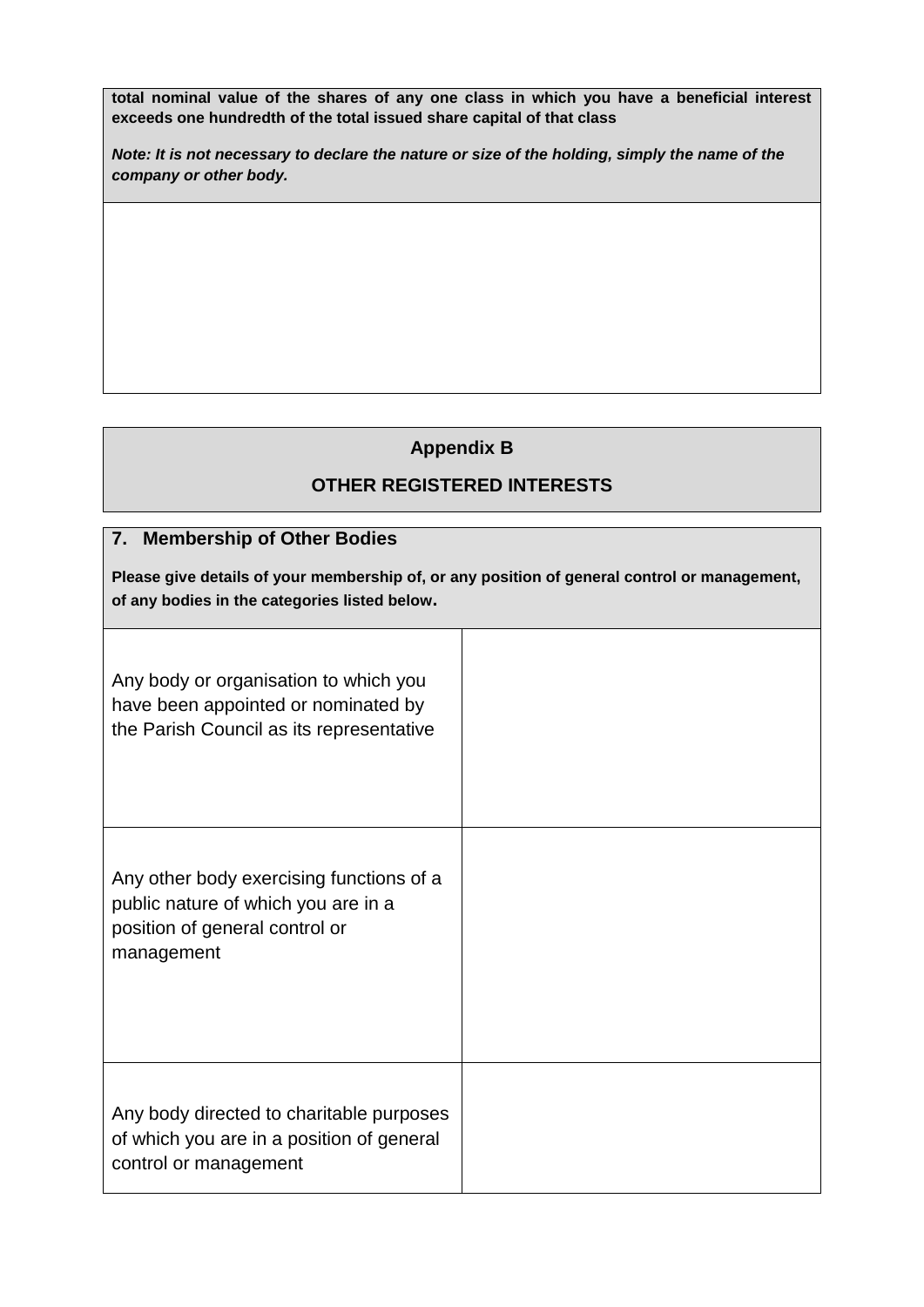| Any body whose principal purpose is to<br>influence public opinion or policy<br>(including any political party or trade<br>union) of which you are in a position of<br>general control or management. |  |
|-------------------------------------------------------------------------------------------------------------------------------------------------------------------------------------------------------|--|
|                                                                                                                                                                                                       |  |

| 8. Gifts and hospitality                                                                                                         |  |  |
|----------------------------------------------------------------------------------------------------------------------------------|--|--|
| Please give details of any gifts or hospitality as below                                                                         |  |  |
| Individual gifts or hospitality worth more<br>than an estimated value of £50 which<br>you have received by virtue of your office |  |  |
| <b>DECLARATION</b>                                                                                                               |  |  |

I recognise that if I fail to comply with the Hennock Parish Council Members' Code of Conduct or: